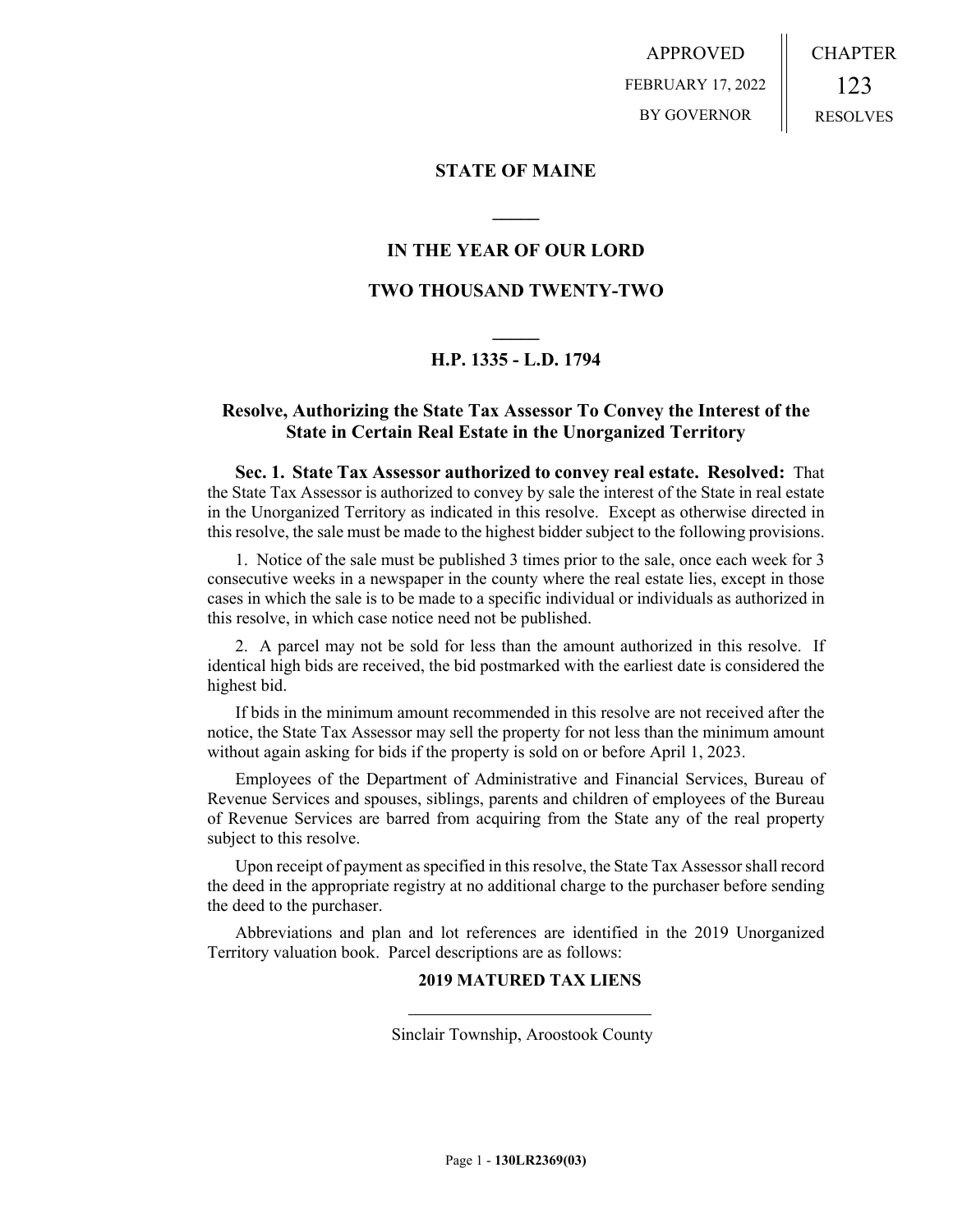Map AR021, Plan 04, Lot 113 038980448-3

Carrier, Leo James and Patricia A. 0.14 acre with building

|                              | <b>TAX LIABILITY</b> |          |
|------------------------------|----------------------|----------|
| 2019                         |                      | \$154.94 |
| 2020                         |                      | \$193.96 |
| 2021                         |                      | \$196.77 |
| 2022 (estimated)             |                      | \$196.77 |
| <b>Estimated Total Taxes</b> |                      | \$742.44 |
| Interest                     |                      | \$21.70  |
| Costs                        |                      | \$38.00  |
| Deed                         |                      | \$19.00  |
| Total                        |                      | \$821.14 |

Recommendation: Sell to the immediate former owner or the immediate former owner's heirs or devisees for \$821.14. If payment is not received within 60 days after the effective date of this resolve, sell to the highest bidder for not less than \$825.00.

#### Connor Township, Aroostook County

Map AR105, Plan 01, Lot 24.11 038022048-1

 $\overline{a}$ 

Dearborn, Jeffrey and Shelley 4.42 acres

TAX LIABILITY 2019 \$60.80 2020 \$73.90 2021 \$74.97 2022 (estimated) \$74.97  $\overline{a}$ Estimated Total Taxes \$284.64 Interest \$8.43 Costs \$38.00 Deed \$19.00  $\overline{a}$ Total \$350.07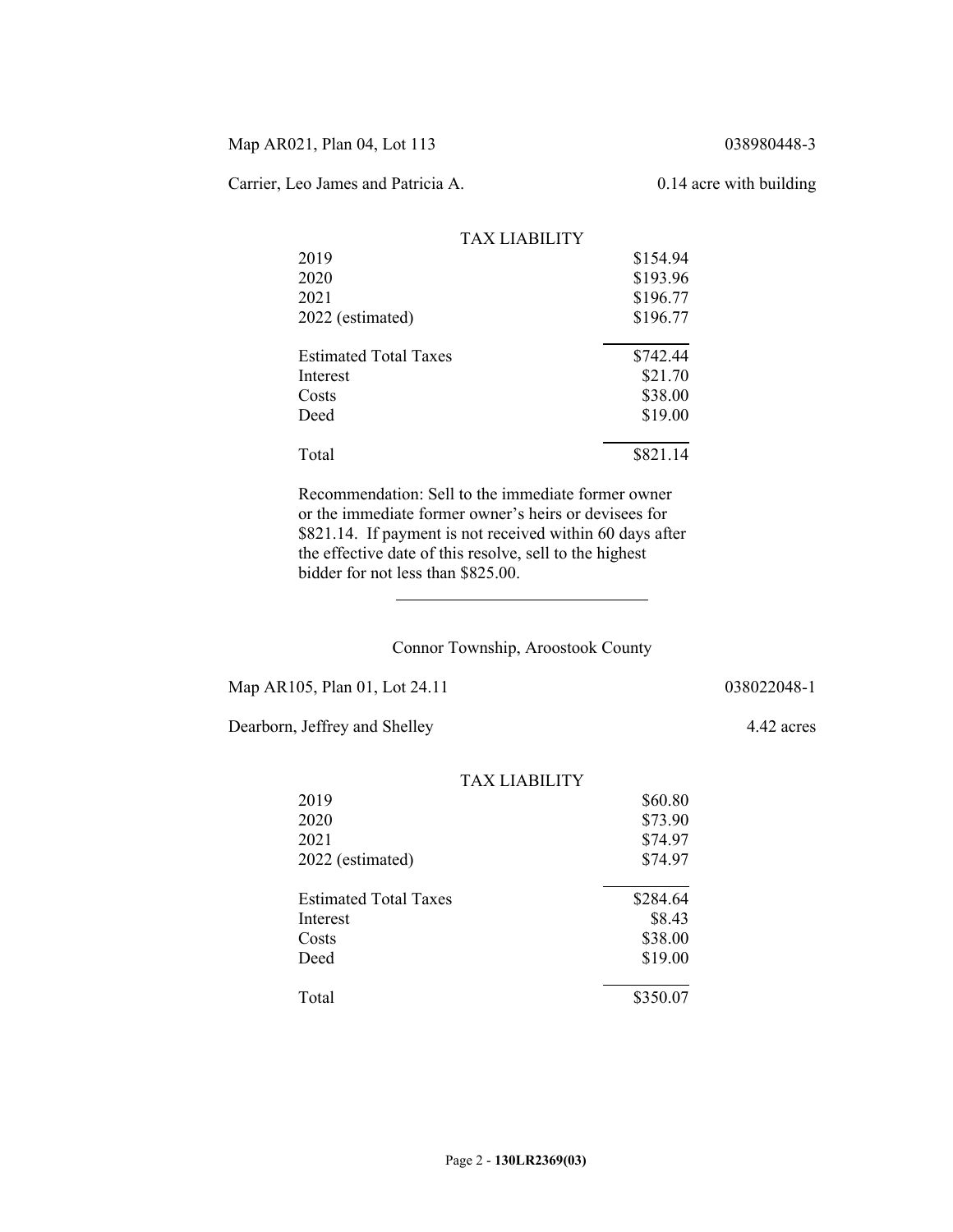Recommendation: Sell to the immediate former owner or the immediate former owner's heirs or devisees for \$350.07. If payment is not received within 60 days after the effective date of this resolve, sell to the highest bidder for not less than \$375.00.

### Connor Township, Aroostook County

Map AR105, Plan 03, Lot 35 038020071-1

White, Joey R. 3.00 acres

|                              | <b>TAX LIABILITY</b> |          |
|------------------------------|----------------------|----------|
| 2019                         |                      | \$26.78  |
| 2020                         |                      | \$66.03  |
| 2021                         |                      | \$66.99  |
| 2022 (estimated)             |                      | \$66.99  |
| <b>Estimated Total Taxes</b> |                      | \$226.79 |
| Interest                     |                      | \$5.05   |
| Costs                        |                      | \$38.00  |
| Deed                         |                      | \$19.00  |
| Total                        |                      | \$288.84 |

Recommendation: Sell to the immediate former owner or the immediate former owner's heirs or devisees for \$288.84. If payment is not received within 60 days after the effective date of this resolve, sell to the highest bidder for not less than \$300.00.

### Bancroft Township, Aroostook County

Map AR110, Plan 03, Lot 14 030400014-1

Battle Brook Farm Church 0.00 acres building only

| 2016 | \$376.72 |
|------|----------|
| 2017 | \$373.17 |
| 2018 | \$416.94 |
| 2019 | \$441.18 |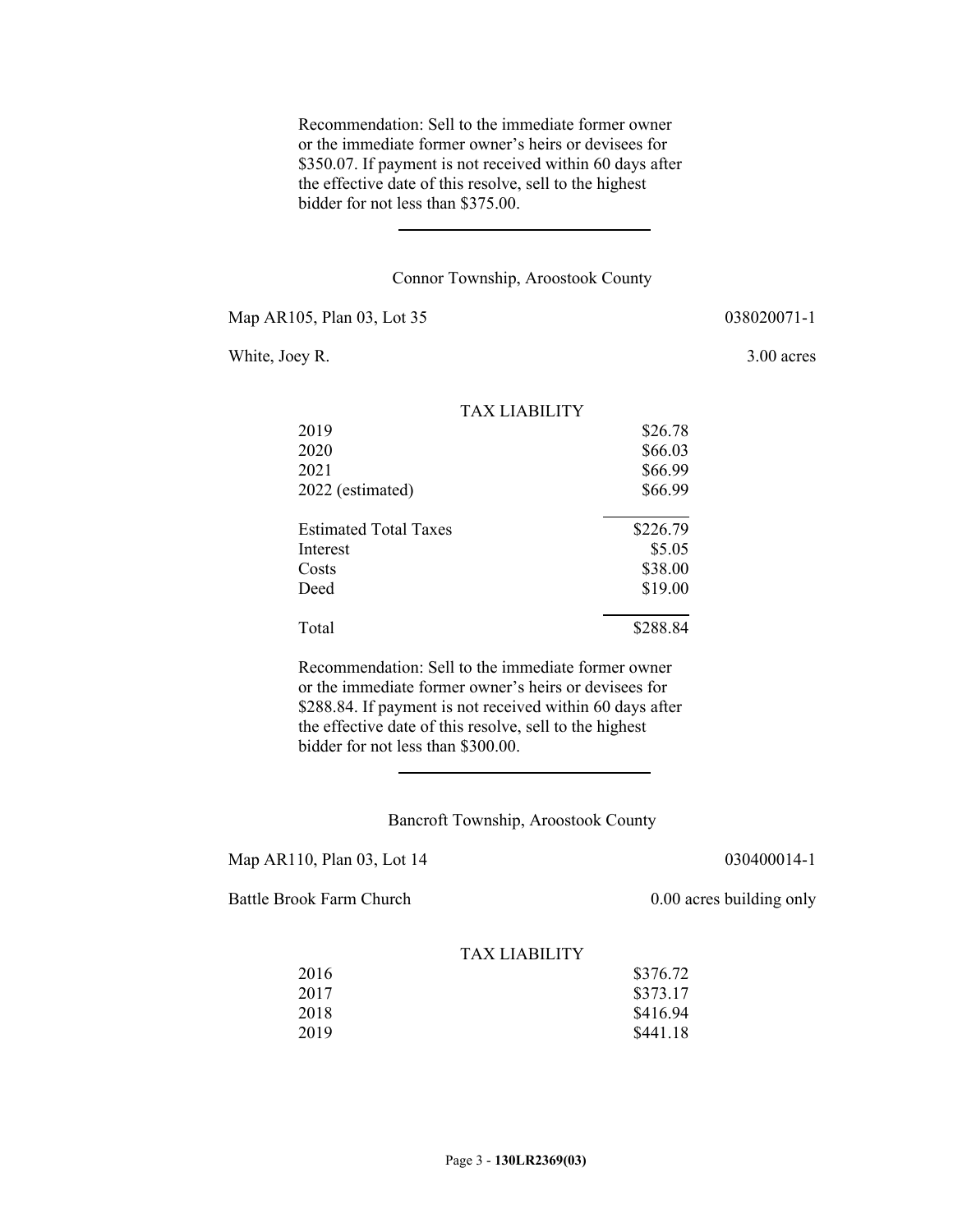| 2020<br>2021<br>2022 (estimated) | \$585.12<br>\$593.60<br>\$593.60 |
|----------------------------------|----------------------------------|
| <b>Estimated Total Taxes</b>     | \$3,380.33                       |
| Interest                         | \$254.04                         |
| Costs                            | \$76.00                          |
| Deed                             | \$19.00                          |
| Total                            | \$3,729.37                       |

Recommendation: Sell to the immediate former owner or the immediate former owner's heirs or devisees for \$3,729.37. If payment is not received within 60 days after the effective date of this resolve, sell to the highest bidder for not less than \$3,750.00.

### Bancroft Township, Aroostook County

Map AR110, Plan 03, Lot 14 030400196-2

 $\overline{a}$ 

Battle Brook Farm Church 241.00 acres, 10% interest only

|                              | <b>TAX LIABILITY</b> |          |
|------------------------------|----------------------|----------|
| 2016                         |                      | \$36.01  |
| 2017                         |                      | \$36.64  |
| 2018                         |                      | \$40.41  |
| 2019                         |                      | \$41.01  |
| 2020                         |                      | \$36.89  |
| 2021                         |                      | \$35.31  |
| 2022 (estimated)             |                      | \$35.31  |
| <b>Estimated Total Taxes</b> |                      | \$261.58 |
| Interest                     |                      | \$16.44  |
| Costs                        |                      | \$95.00  |
| Deed                         |                      | \$19.00  |
| Total                        |                      | \$392.02 |

Recommendation: Sell to the immediate former owner or the immediate former owner's heirs or devisees for \$392.02. If payment is not received within 60 days after the effective date of this resolve, sell to the highest bidder for not less than \$400.00.

 $\overline{\phantom{a}}$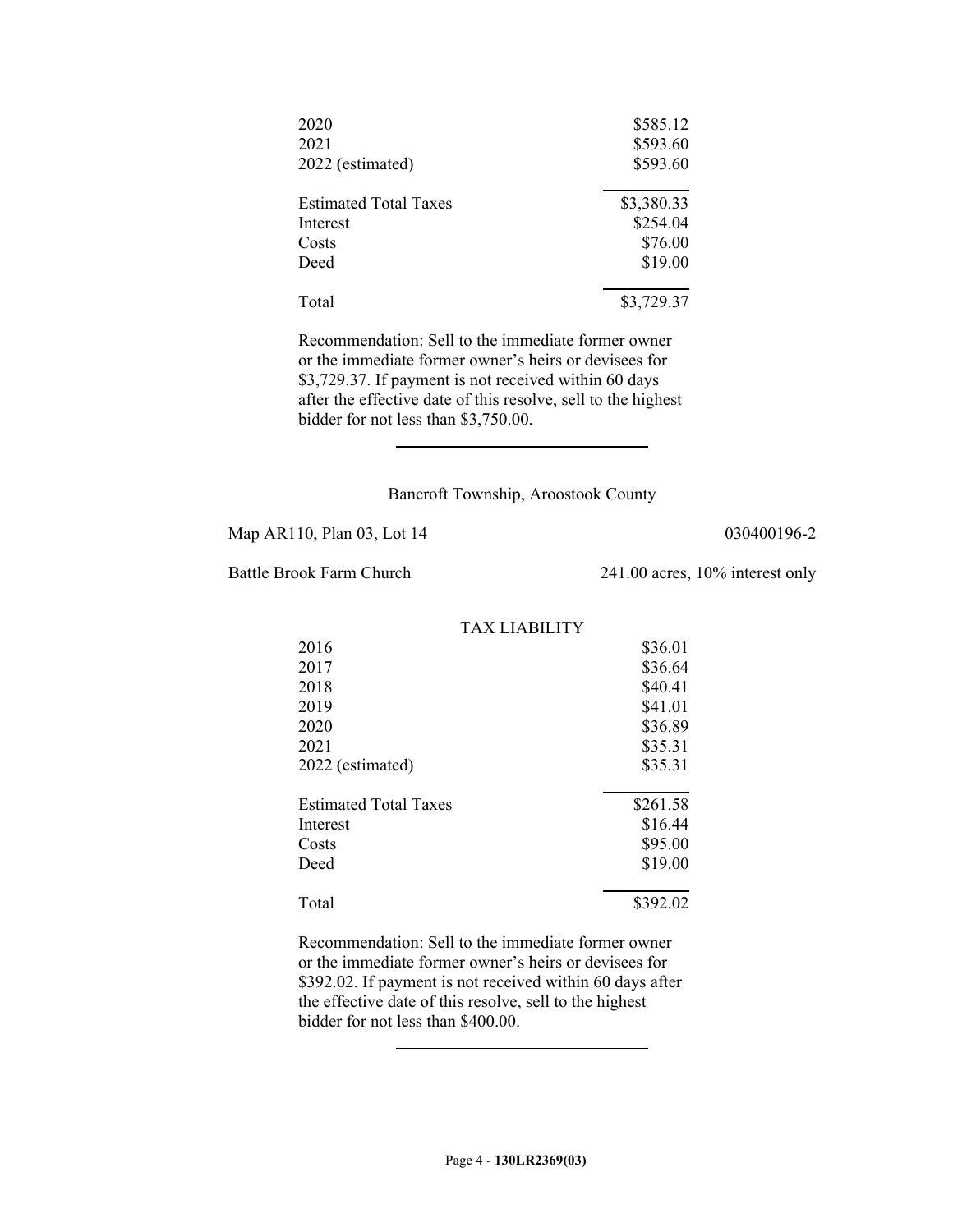### Bancroft Township, Aroostook County

Map AR110, Plan 04, Lot 3.2 030400193-1

Wright, Brian and Bruce 1.53 acres

| TAX LIARILITY                |          |
|------------------------------|----------|
| 2019                         | \$32.97  |
| 2020                         | \$43.26  |
| 2021                         | \$43.89  |
| 2022 (estimated)             | \$43.89  |
| <b>Estimated Total Taxes</b> | \$164.01 |
| Interest                     | \$4.70   |
| Costs                        | \$38.00  |
| Deed                         | \$19.00  |
| Total                        | \$225.71 |

Recommendation: Sell to the immediate former owner or the immediate former owner's heirs or devisees for \$225.71. If payment is not received within 60 days after the effective date of this resolve, sell to the highest bidder for not less than \$250.00.

# Bancroft Township, Aroostook County

Map AR110, Plan 05, Lot 13 030400132-1

 $\overline{a}$ 

Mackey, Herbert and Jean 52.00 acres

|                              | <b>TAX LIABILITY</b> |            |
|------------------------------|----------------------|------------|
| 2018                         |                      | \$448.00   |
| 2019                         |                      | \$550.29   |
| 2020                         |                      | \$4,604.25 |
| 2021                         |                      | \$220.50   |
| 2022 (estimated)             |                      | \$220.50   |
| <b>Estimated Total Taxes</b> |                      | \$6,043.54 |
| Interest                     |                      | \$212.19   |
| Costs                        |                      | \$57.00    |
| Deed                         |                      | \$19.00    |
|                              |                      |            |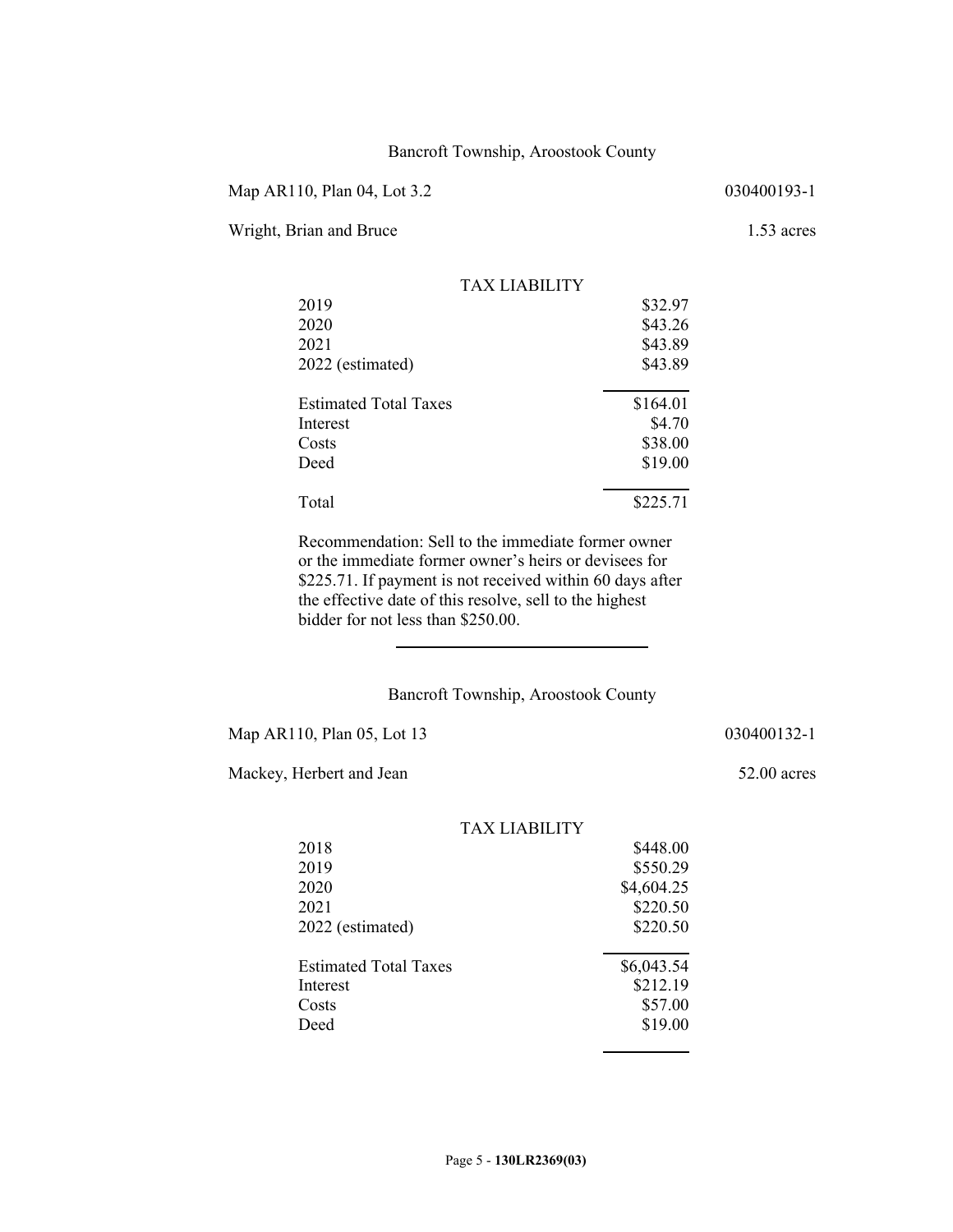Recommendation: Sell to the immediate former owner or the immediate former owner's heirs or devisees for \$6,331.73. If payment is not received within 60 days after the effective date of this resolve, sell to the highest bidder for not less than \$6,350.00.

#### Oxbow North Township, Aroostook County

Map AR111, Plan 03, Lots 129 and 131 035000059-1

 $\overline{\phantom{a}}$ 

Head, Randy and Gary A. 95.00 acres with building

|                              | TAX LIABILITY |            |
|------------------------------|---------------|------------|
| 2019                         |               | \$376.06   |
| 2020                         |               | \$380.54   |
| 2021                         |               | \$386.05   |
| 2022 (estimated)             |               | \$386.05   |
| <b>Estimated Total Taxes</b> |               | \$1,528.70 |
| Interest                     |               | \$48.40    |
| Costs                        |               | \$38.00    |
| Deed                         |               | \$19.00    |
| Total                        |               | \$1,634.10 |

Recommendation: Sell to the immediate former owner or the immediate former owner's heirs or devisees for \$1,634.10. If payment is not received within 60 days after the effective date of this resolve, sell to the highest bidder for not less than \$1,650.00.

Cary Township, Aroostook County

Map AR112, Plan 06, Lot 7.1 030900146-2

 $\overline{a}$ 

Keaton, Clarence W. 2.40 acres

| 2017 | \$116.85 |
|------|----------|
| 2018 | \$92.25  |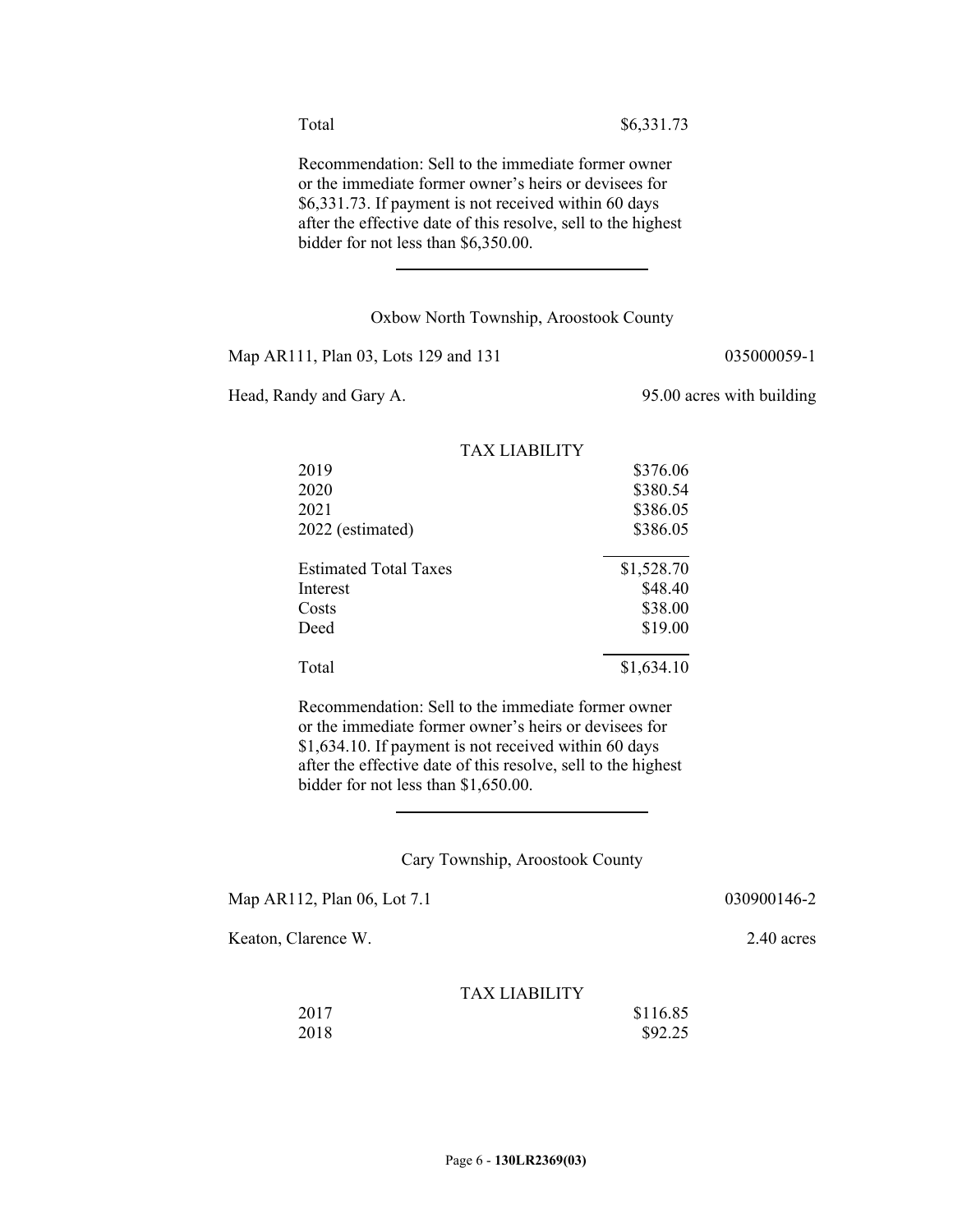| 2019                         | \$38.79  |
|------------------------------|----------|
| 2020                         | \$46.23  |
| 2021                         | \$46.90  |
| 2022 (estimated)             | \$46.90  |
| <b>Estimated Total Taxes</b> | \$387.92 |
| Interest                     | \$44.84  |
| Costs                        | \$38.00  |
| Deed                         | \$19.00  |
| Total                        | \$489.76 |

Recommendation: Sell to the immediate former owner or the immediate former owner's heirs or devisees for \$489.76. If payment is not received within 60 days after the effective date of this resolve, sell to the highest bidder for not less than \$500.00.

Cary Township, Aroostook County

Map AR112, Plan 07, Lot 27 030900206-1

 $\overline{a}$ 

Hatch, Kevin C. 4.60 acres

TAX LIABILITY 2019 \$49.24 2020 \$53.82 2021 \$54.60 2022 (estimated) \$54.60  $\overline{a}$ Estimated Total Taxes \$212.26 Interest \$6.58 Costs \$38.00 Deed \$19.00  $\overline{a}$ Total \$275.84

Recommendation: Sell to the immediate former owner or the immediate former owner's heirs or devisees for \$275.84. If payment is not received within 60 days after the effective date of this resolve, sell to the highest bidder for not less than \$300.00.  $\overline{a}$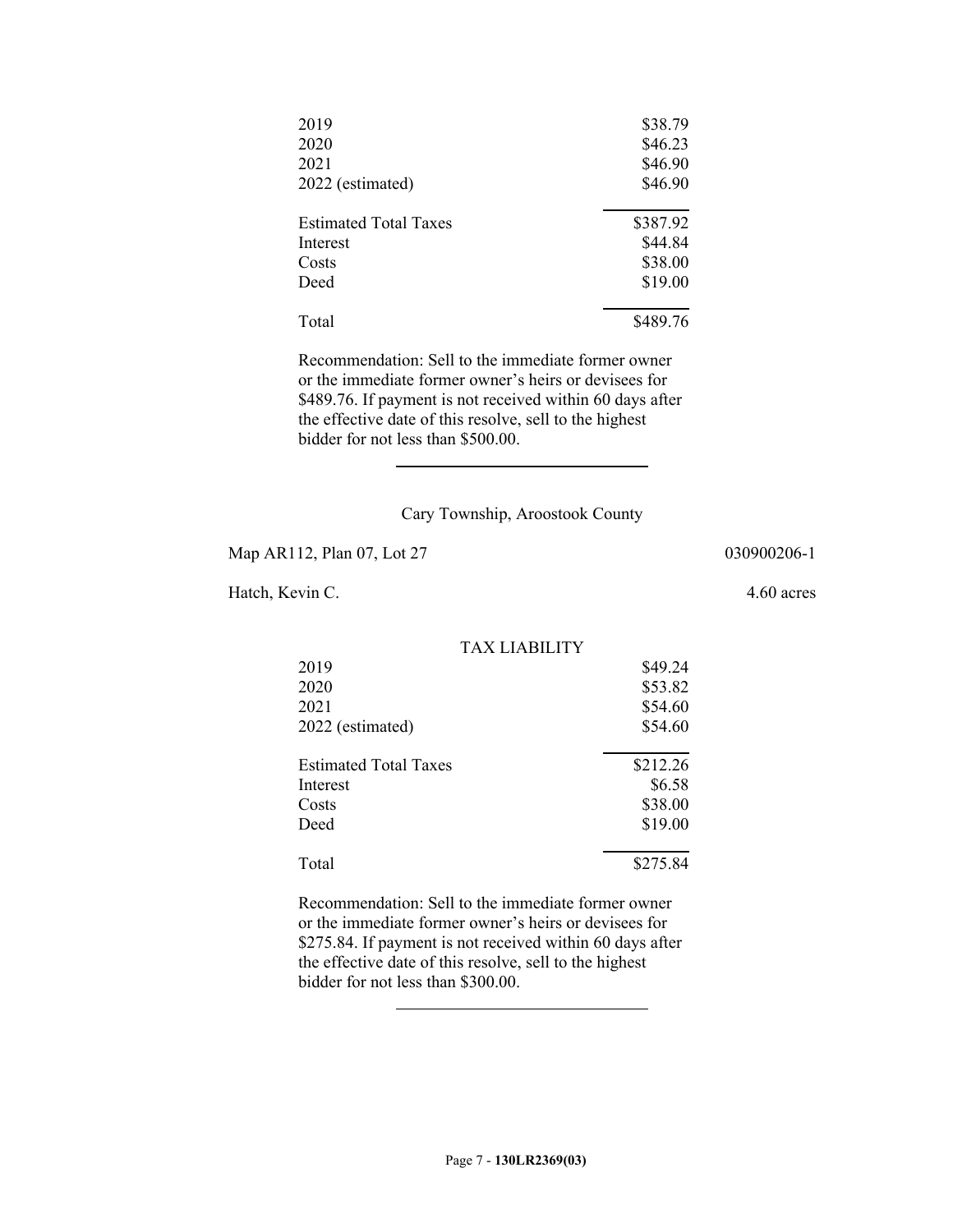### Freeman Township, Franklin County

Map FR025, Plan 02, Lot 114 078080176-3

Lanza, Gary J. 17.50 acres with building

|                              | TAX LIARILITY |
|------------------------------|---------------|
| 2018                         | \$0.00        |
| 2019                         | \$563.82      |
| 2020                         | \$505.81      |
| 2021                         | \$497.54      |
| 2022 (estimated)             | \$497.54      |
| <b>Estimated Total Taxes</b> | \$2,064.71    |
| Interest                     | \$87.05       |
| Costs                        | \$57.00       |
| Deed                         | \$19.00       |
| Total                        | \$2,227.76    |

Recommendation: Sell to the immediate former owner or the immediate former owner's heirs or devisees for \$2,227.76. If payment is not received within 60 days after the effective date of this resolve, sell to the highest bidder for not less than \$2,250.00.

# Freeman Township, Franklin County

Map FR025, Plan 02, Lot 12 078080047-1

 $\overline{a}$ 

Curavoo, Everett J. 0.25 acre

| 100000111 |  |  |  |
|-----------|--|--|--|
|           |  |  |  |
|           |  |  |  |

| TAX LIABILITY                |          |
|------------------------------|----------|
| 2019                         | \$43.85  |
| 2020                         | \$38.52  |
| 2021                         | \$37.89  |
| 2022 (estimated)             | \$37.89  |
| <b>Estimated Total Taxes</b> | \$158.15 |
| Interest                     | \$5.49   |
| Costs                        | \$38.00  |
| Deed                         | \$19.00  |
|                              |          |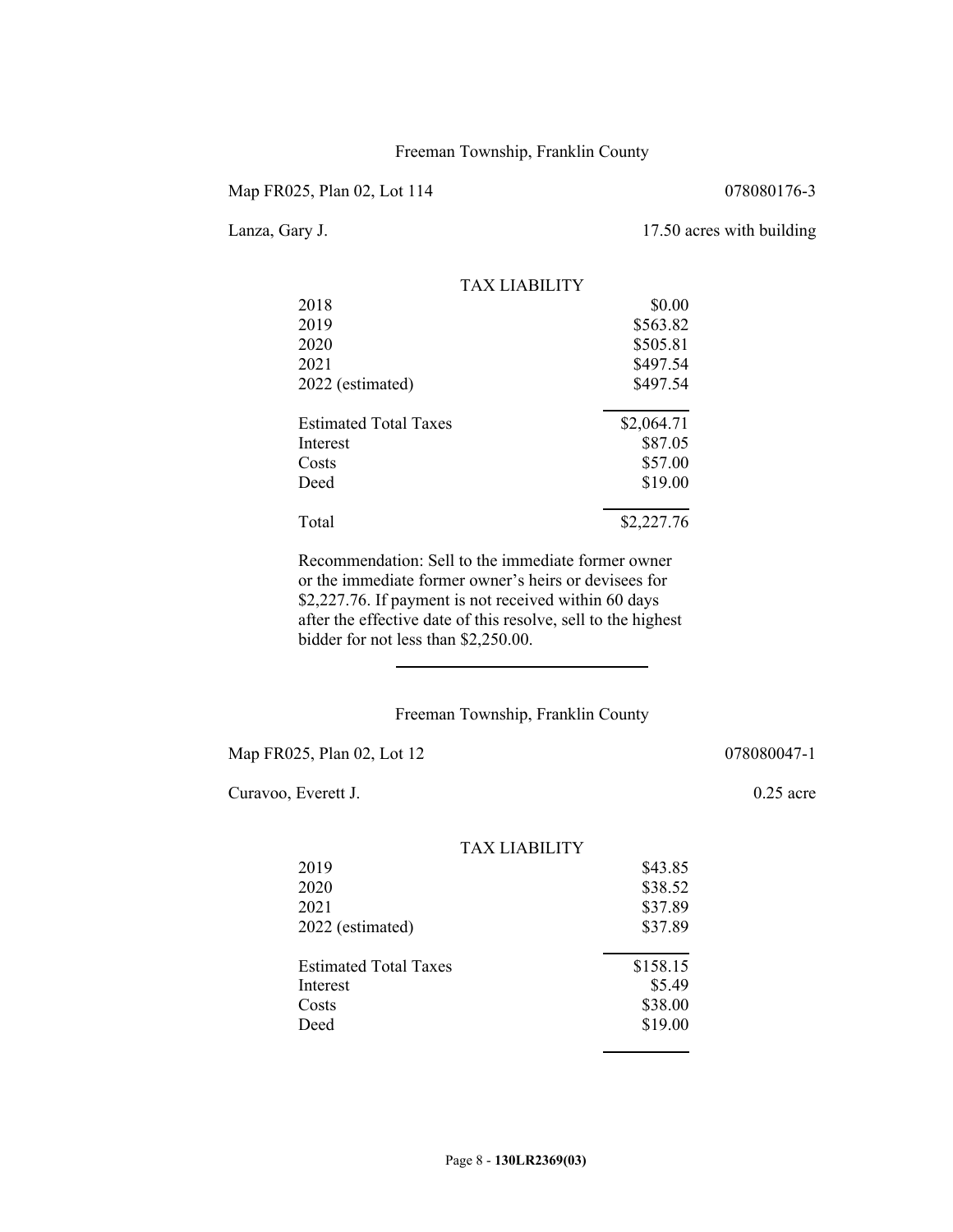Recommendation: Sell to the immediate former owner or the immediate former owner's heirs or devisees for \$220.64. If payment is not received within 60 days after the effective date of this resolve, sell to the highest bidder for not less than \$225.00.

### Madrid Township, Franklin County

Map FR029, Plan 06, Lot 2.11 071100458-1

 $\overline{\phantom{a}}$ 

Epstein, William H. 1.00 acre

|                              | <b>TAX LIABILITY</b> |          |
|------------------------------|----------------------|----------|
| 2019                         |                      | \$70.16  |
| 2020                         |                      | \$77.04  |
| 2021                         |                      | \$75.78  |
| 2022 (estimated)             |                      | \$75.78  |
| <b>Estimated Total Taxes</b> |                      | \$298.76 |
| Interest                     |                      | \$9.39   |
| Costs                        |                      | \$38.00  |
| Deed                         |                      | \$19.00  |
| Total                        |                      | \$365.15 |
|                              |                      |          |

Recommendation: Sell to the immediate former owner or the immediate former owner's heirs or devisees for \$365.15. If payment is not received within 60 days after the effective date of this resolve, sell to the highest bidder for not less than \$375.00.

#### Fletchers Landing Township, Hancock County

Map HA004, Plan 03, Lot 11 098040094-2

 $\overline{a}$ 

Mallett, David C. 0.08 acre

| 2019 | \$35.61 |
|------|---------|
| 2020 | \$56.79 |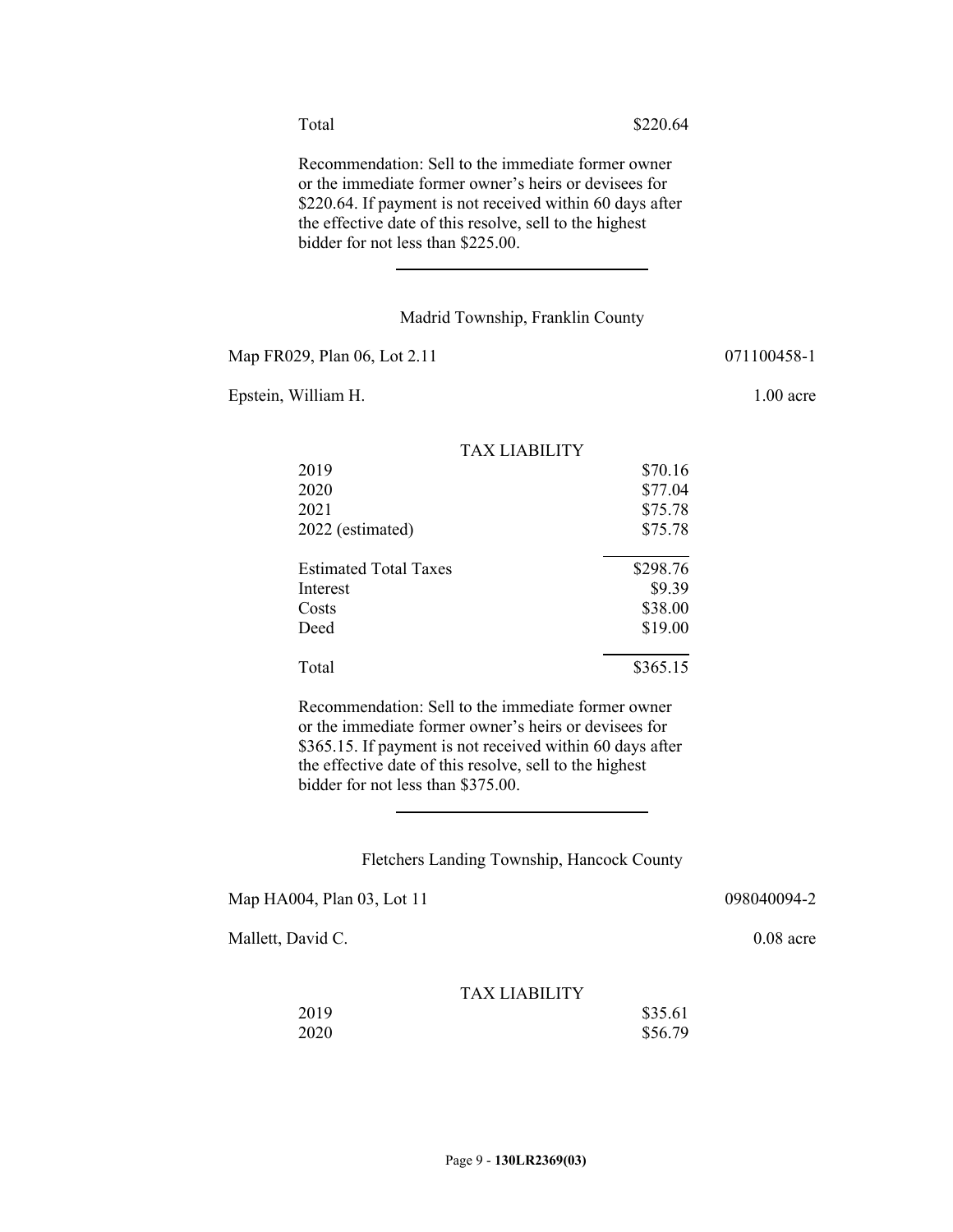| 2021                         | \$54.06  |
|------------------------------|----------|
| 2022 (estimated)             | \$54.06  |
| <b>Estimated Total Taxes</b> | \$200.52 |
| Interest                     | \$5.47   |
| Costs                        | \$38.00  |
| Deed                         | \$19.00  |
| Total                        | \$262.99 |

Recommendation: Sell to the immediate former owner or the immediate former owner's heirs or devisees for \$262.99. If payment is not received within 60 days after the effective date of this resolve, sell to the highest bidder for not less than \$275.00.

#### Albany Township, Oxford County

Map OX016, Plan 01, Lot 94.2 178022149-1

 $\overline{a}$ 

Thurston, David E. 0.25 acre

|                              | TAX LIABILITY |
|------------------------------|---------------|
| 2017                         | \$35.00       |
| 2018                         | \$36.65       |
| 2019                         | \$41.04       |
| 2020                         | \$55.80       |
| 2021                         | \$52.38       |
| 2022 (estimated)             | \$52.38       |
| <b>Estimated Total Taxes</b> | \$273.25      |
| Interest                     | \$11.51       |
| Costs                        | \$76.00       |
| Deed                         | \$19.00       |
| Total                        | \$379.76      |

Recommendation: Sell to the immediate former owner or the immediate former owner's heirs or devisees for \$379.76. If payment is not received within 60 days after the effective date of this resolve, sell to the highest bidder for not less than \$400.00.

 $\overline{a}$ 

TAV I JADILITY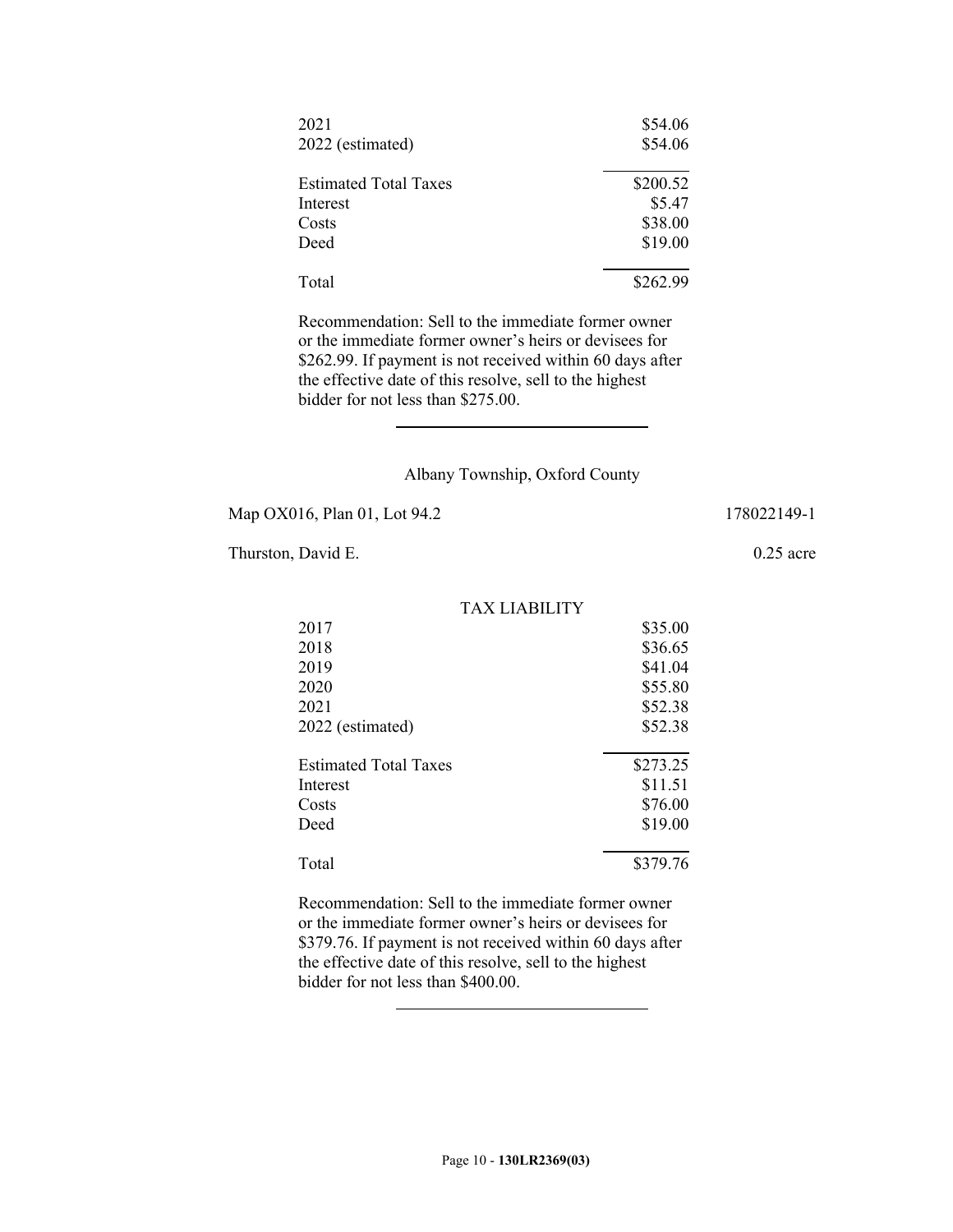# Argyle Township, Penobscot County

Map PE035, Plan 04, Lot 25 198010184-3

Lombard, Leonard Christopher 4.00 acres with building

|                              | TAX LIARILITY |            |
|------------------------------|---------------|------------|
| 2019                         |               | \$228.98   |
| 2020                         |               | \$316.13   |
| 2021                         |               | \$320.75   |
| 2022 (estimated)             |               | \$320.75   |
| <b>Estimated Total Taxes</b> |               | \$1,186.61 |
| Interest                     |               | \$33.26    |
| Costs                        |               | \$38.00    |
| Deed                         |               | \$19.00    |
| Total                        |               | \$1,276.87 |

Recommendation: Sell to the immediate former owner or the immediate former owner's heirs or devisees for \$1,276.87. If payment is not received within 60 days after the effective date of this resolve, sell to the highest bidder for not less than \$1,300.00.

Kingman Township, Penobscot County

Map PE036, Plan 02, Lots 1.4 and 36.22 198080115-3

 $\overline{a}$ 

Lancaster, Barbara 7.45 acres with building

| 17323 17173117111 1          |            |
|------------------------------|------------|
| 2016                         | \$116.55   |
| 2017                         | \$161.60   |
| 2018                         | \$174.40   |
| 2019                         | \$281.90   |
| 2020                         | \$240.12   |
| 2021                         | \$243.63   |
| 2022 (estimated)             | \$243.63   |
| <b>Estimated Total Taxes</b> | \$1,461.83 |
| Interest                     | \$89.44    |
| Costs                        | \$95.00    |
| Deed                         | \$19.00    |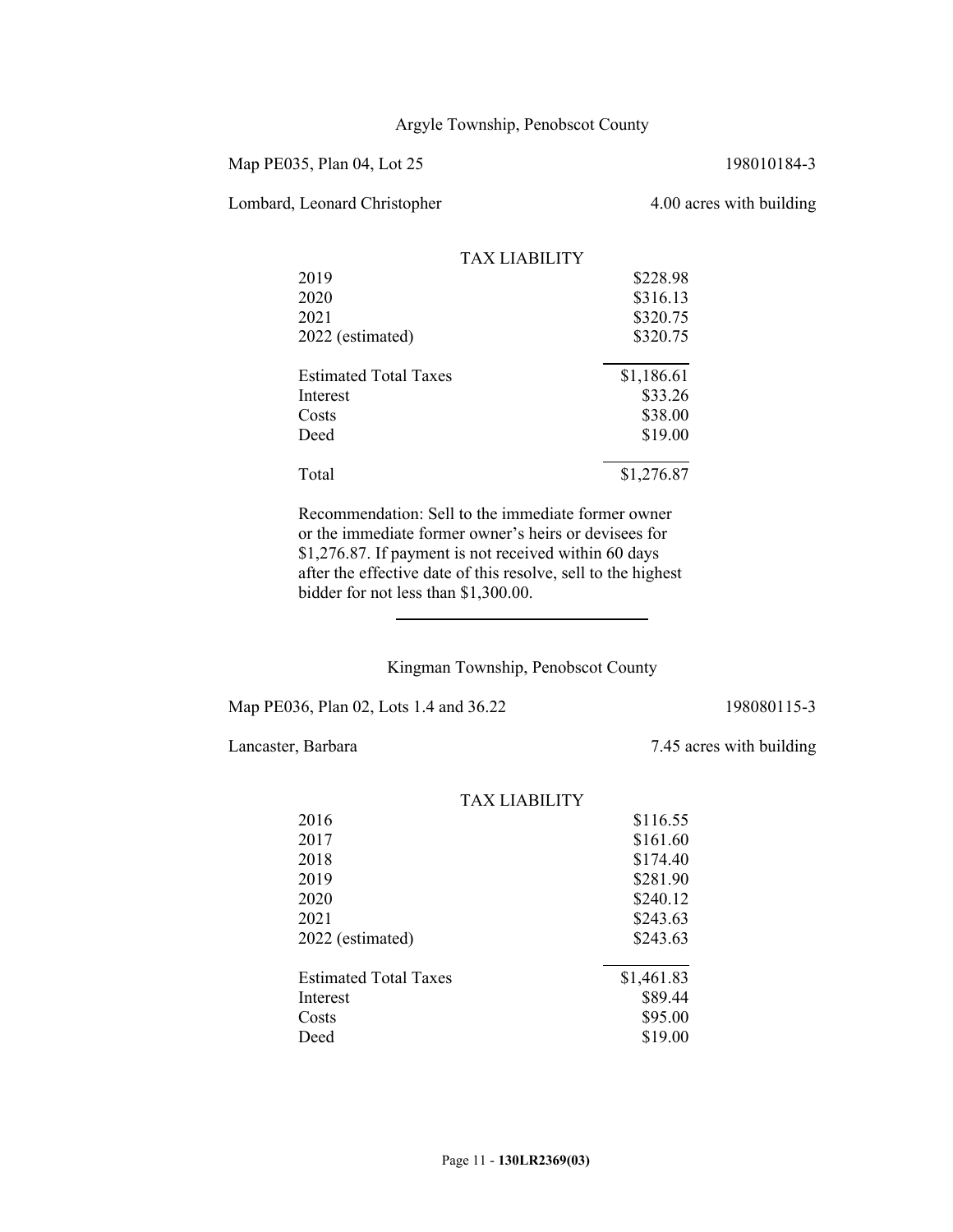Total \$1,665.27

Recommendation: Sell to the immediate former owner or the immediate former owner's heirs or devisees for \$1,665.27. If payment is not received within 60 days after the effective date of this resolve, sell to the highest bidder for not less than \$1,675.00.  $\overline{a}$ 

# Kingman Township, Penobscot County

 $\overline{a}$ 

Map PE036, Plan 03, Lots 175 and 176 198080118-6

Doherty, Richard 0.29 acre with building

|                              | TAX LIABILITY |          |
|------------------------------|---------------|----------|
| 2017                         |               | \$67.87  |
| 2018                         |               | \$82.93  |
| 2019                         |               | \$91.94  |
| 2020                         |               | \$151.57 |
| 2021                         |               | \$153.79 |
| 2022 (estimated)             |               | \$153.79 |
| <b>Estimated Total Taxes</b> |               | \$701.89 |
| Interest                     |               | \$25.12  |
| Costs                        |               | \$76.00  |
| Deed                         |               | \$19.00  |
| Total                        |               | \$822.01 |
|                              |               |          |

Recommendation: Sell to the immediate former owner or the immediate former owner's heirs or devisees for \$822.01. If payment is not received within 60 days after the effective date of this resolve, sell to the highest bidder for not less than \$825.00.

Orneville Township, Piscataquis County

Map PI082, Plan 02, Lot 34.4 218210413-1

 $\overline{a}$ 

Stone, Michael and Barbara 39.00 acres with building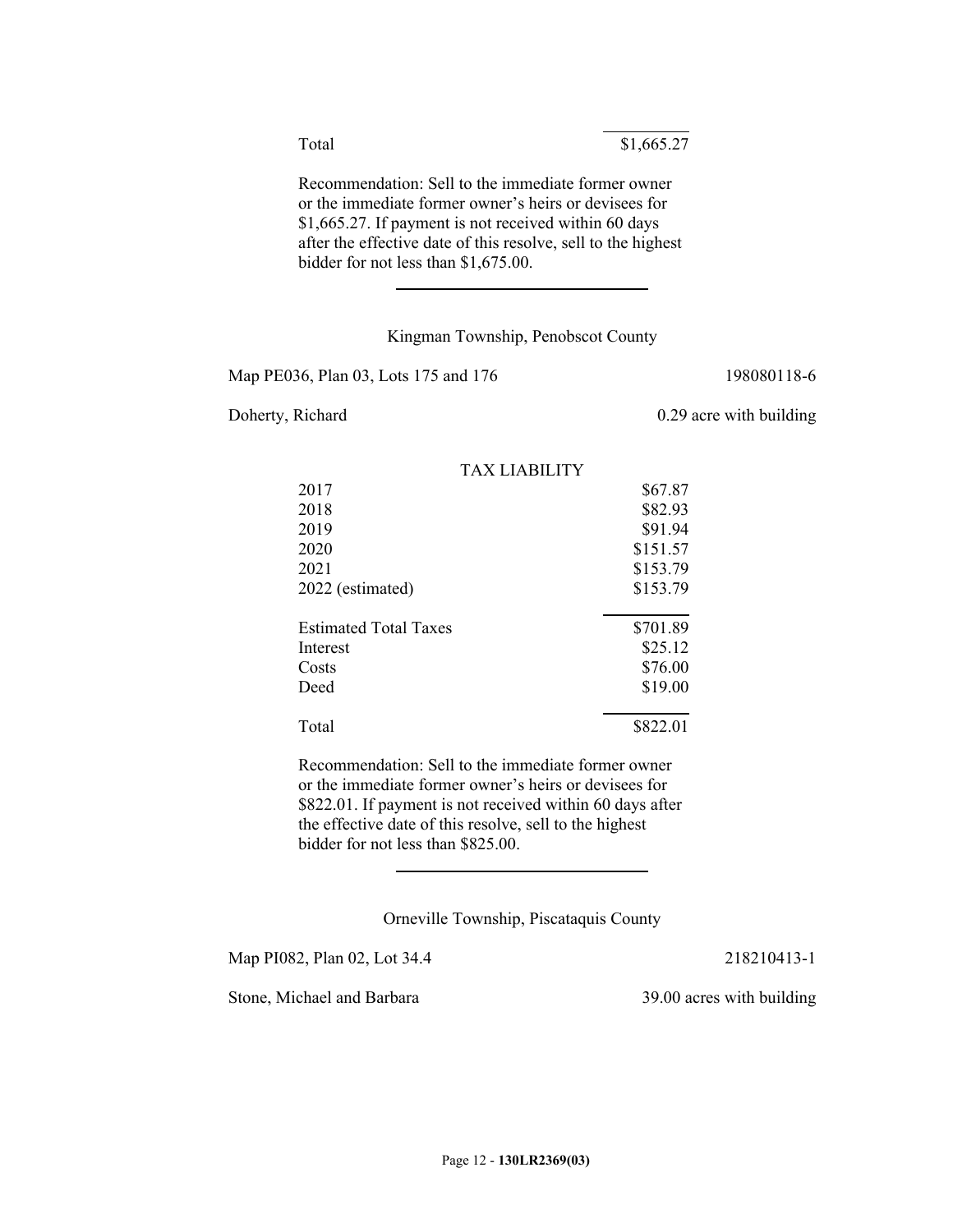| TAX LIABILITY                |            |
|------------------------------|------------|
|                              | \$613.38   |
|                              | \$723.13   |
|                              | \$742.77   |
|                              | \$742.77   |
| <b>Estimated Total Taxes</b> | \$2,822.05 |
|                              | \$93.13    |
|                              | \$38.00    |
|                              | \$19.00    |
|                              | \$2,972.18 |
|                              |            |

Recommendation: Sell to the immediate former owner or the immediate former owner's heirs or devisees for \$2,972.18. If payment is not received within 60 days after the effective date of this resolve, sell to the highest bidder for not less than \$2,975.00.

### Atkinson Township, Piscataquis County

Map PI086, Plan 08, Lot 14.2 210200258-2

Woodward, Michael and Donald E. 114.00 acres with building

 $\overline{\phantom{a}}$ 

 $\overline{a}$ 

|                              | TAX LIABILITY |            |
|------------------------------|---------------|------------|
| 2019                         |               | \$670.61   |
| 2020                         |               | \$711.33   |
| 2021                         |               | \$730.64   |
| 2022 (estimated)             |               | \$730.64   |
| <b>Estimated Total Taxes</b> |               | \$2,843.22 |
| Interest                     |               | \$169.62   |
| Costs                        |               | \$57.00    |
| Deed                         |               | \$19.00    |
| Total                        |               | \$3,088.84 |

Recommendation: Sell to the immediate former owner or the immediate former owner's heirs or devisees for \$3,088.84. If payment is not received within 60 days after the effective date of this resolve, sell to the highest bidder for not less than \$3,100.00.

Page 13 - **130LR2369(03)**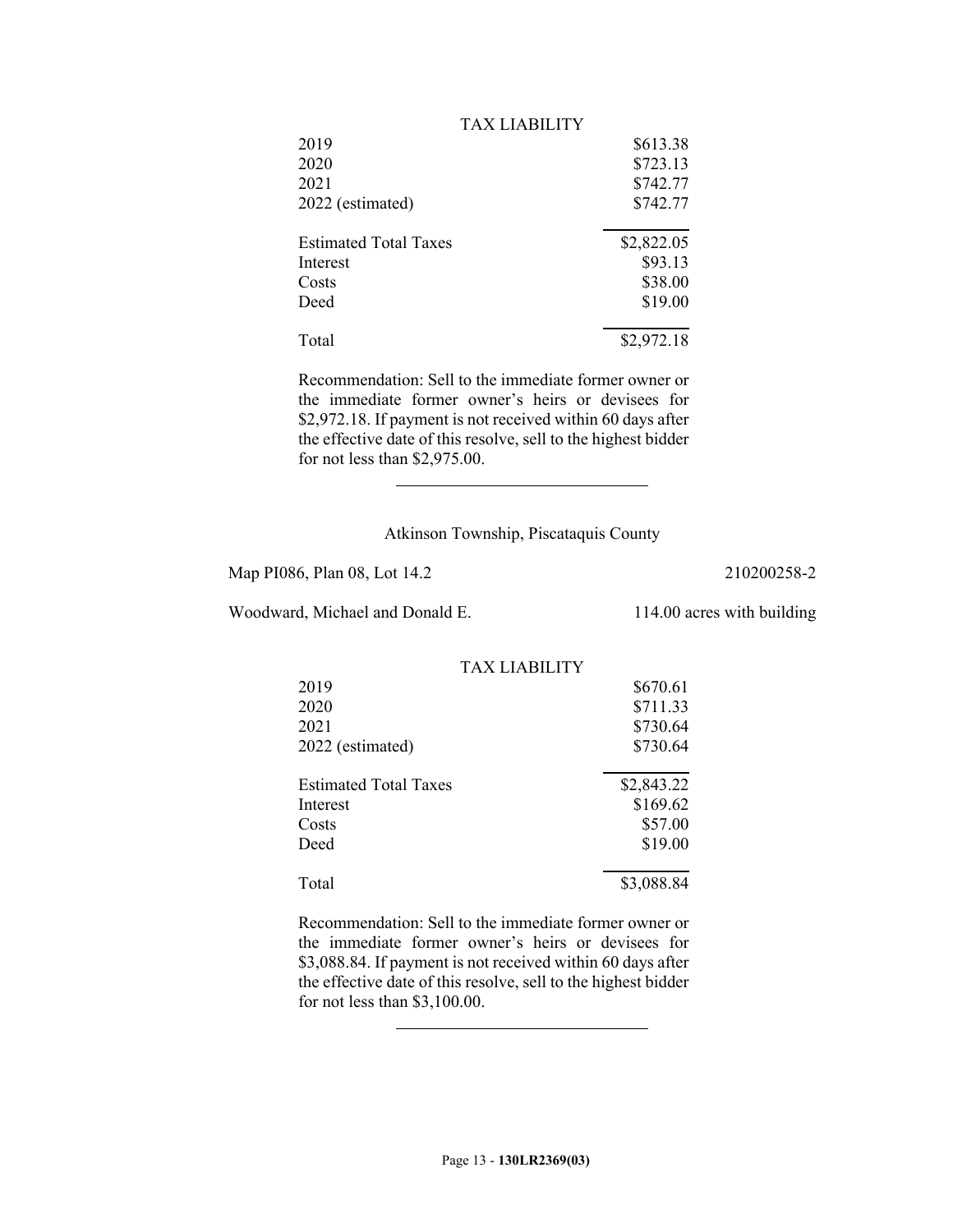Map WA032, Plan 01, Lot 103.21 298112006-1

# Merrill, Mark R. 26.16 acres with building

|                              | TAX LIABILITY |            |
|------------------------------|---------------|------------|
| 2019                         |               | \$237.52   |
| 2020                         |               | \$138.32   |
| 2021                         |               | \$303.40   |
| 2022 (estimated)             |               | \$303.40   |
| <b>Estimated Total Taxes</b> |               | \$982.64   |
| Interest                     |               | \$26.91    |
| Costs                        |               | \$38.00    |
| Deed                         |               | \$19.00    |
| Total                        |               | \$1,066.55 |

Recommendation: Sell to the immediate former owner or the immediate former owner's heirs or devisees for \$1,066.55. If payment is not received within 60 days after the effective date of this resolve, sell to the highest bidder for not less than \$1,075.00.

# Trescott Township, Washington County

Map WA032, Plan 05, Lot 14 298110160-1

 $\overline{a}$ 

Hudson, Susan Ann 0.54 acre

|                              | TAX LIARILITY |          |
|------------------------------|---------------|----------|
| 2019                         |               | \$28.47  |
| 2020                         |               | \$38.89  |
| 2021                         |               | \$36.59  |
| 2022 (estimated)             |               | \$36.59  |
| <b>Estimated Total Taxes</b> |               | \$140.54 |
| Interest                     |               | \$4.12   |
| Costs                        |               | \$38.00  |
| Deed                         |               | \$19.00  |
| Total                        |               | \$201.66 |